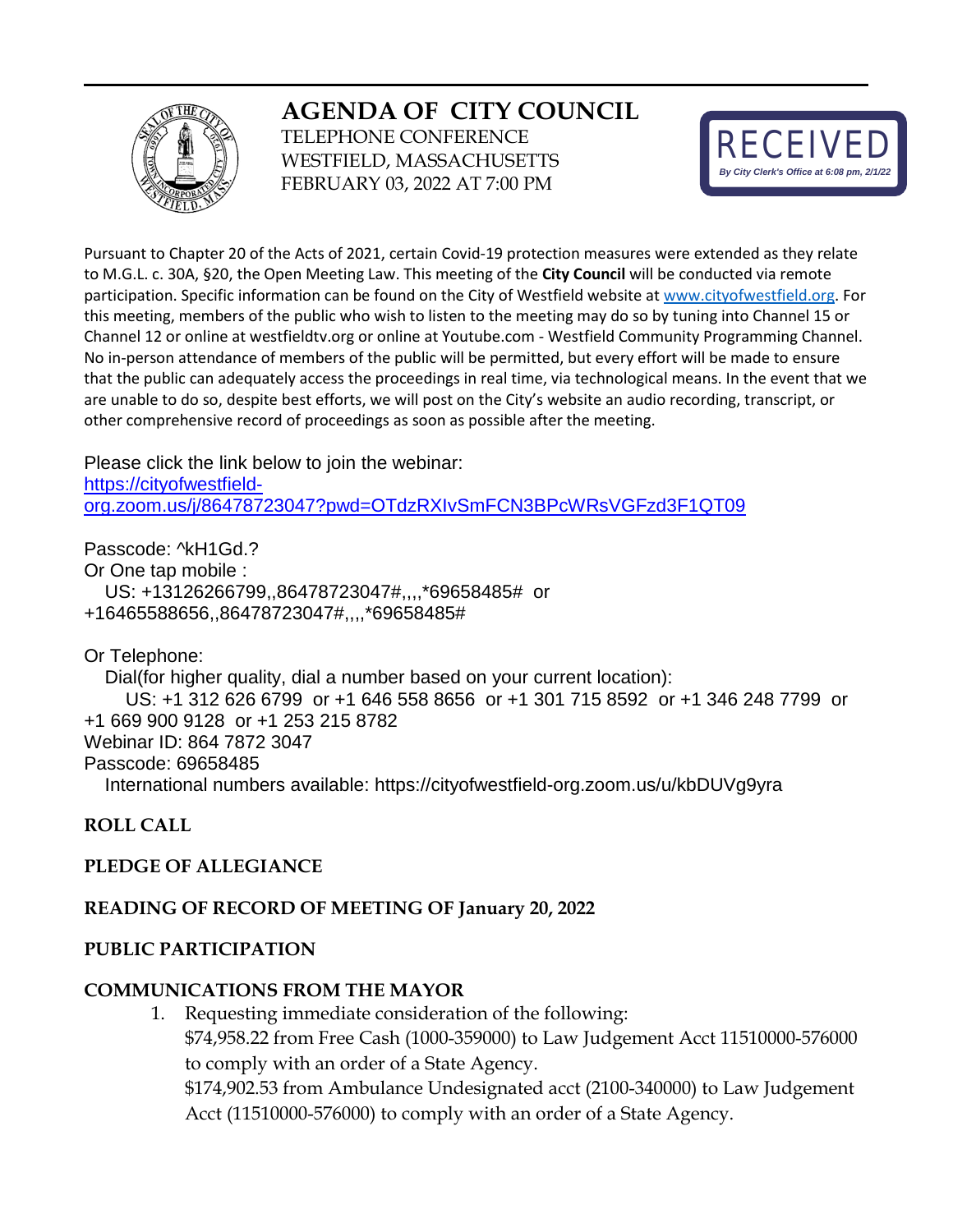\$5,000.00 from Free Cash Acct (1000-359000) to Personnel Purchase of Services Acct (11520000-520000) to reimburse the Personnel Department on the expenditure of funds to comply with an order of a State Agency \$150,000.00 from Ambulance Undesignated Acct (2100-340000) to Ambulance, Purchase of Services Acct (21002310-520000) for the payment of ongoing legal fees.

- 2. Requesting immediate consideration of a Grant of 9 Air Quality Monitors from the Massachusetts Department of Environmental Protection to the Community Development Department.
- 3. Requesting immediate consideration to waive the right of first refusal to purchase 61A property located at 237 Fowler Road
- 4. Appropriation of \$62,000.00 from Free Cash (1000-359000) to Purchasing Department, Repair and Maintenance Account #11380000-524001.
- 5. Appropriation of \$47,000.00 From Free Cash (1000-359000) to Technology Center, Replacement Equip Acct #11550000-587000 to replace switches in Tech Center- \$22,000.00 and City Hall-\$25,000.00.
- 6. Appropriation of \$15,000.00 from Free Cash (1000-359000) to Treasurer's Department, Building Account #1450000-582000 for improvements to Treasurer's office
- 7. Appropriation of \$10,000.00 from Free Cash (1000-359000) to Animal Control Department, FT Salary Account #1292000-511000.
- 8. Appropriation of \$70,000.00 from Free Cash Account (1000-359000) to Law Department, Purchase of Service Acct (11510000-520000)
- 9. Appropriation of \$300,000.00 from Free Cash (1000-359000) to Airport Purchase of Services, Acct (11990000-520000) for design phase of Taxiway B5
- 10. Appropriation of \$112,910.00 from Free Cash (1000-359000) to Fire Department, Supply Account (12200000-540000) for supplies for a replacement Fire Apparatus
- 11. Appropriation of \$80,000.00 from Free Cash (1000-359000) to Fire Department, Purchase of Services, Acct #12200000-520000 for electronic locking system for all Fire Department exterior doors
- 12. Appropriation of \$55,000.00 from Free Cash (1000-359000) to the following shortterm debt accounts: \$30,000 to Principal on Short Term (45441135-591100) for Project 2358 Southampton Road, Target; \$25,000 to Principal on Short Term Debt (45199703- 591100) for Project 2592B, Airport HVAC
- 13. Appropriation of \$700,000.00 from Free Cash (1000-359000) to School Department, Westfield High School, Purchase of Lands and Buildings Account # 53082720- 580000 for swimming pool repairs
- 14. Transfer of \$1,250.70 within the Public Works Department, Highway Division, FY22 Supplies Account (14210000-540000) to FY21 Supplies Account (14210000- 540000) for a prior year bill.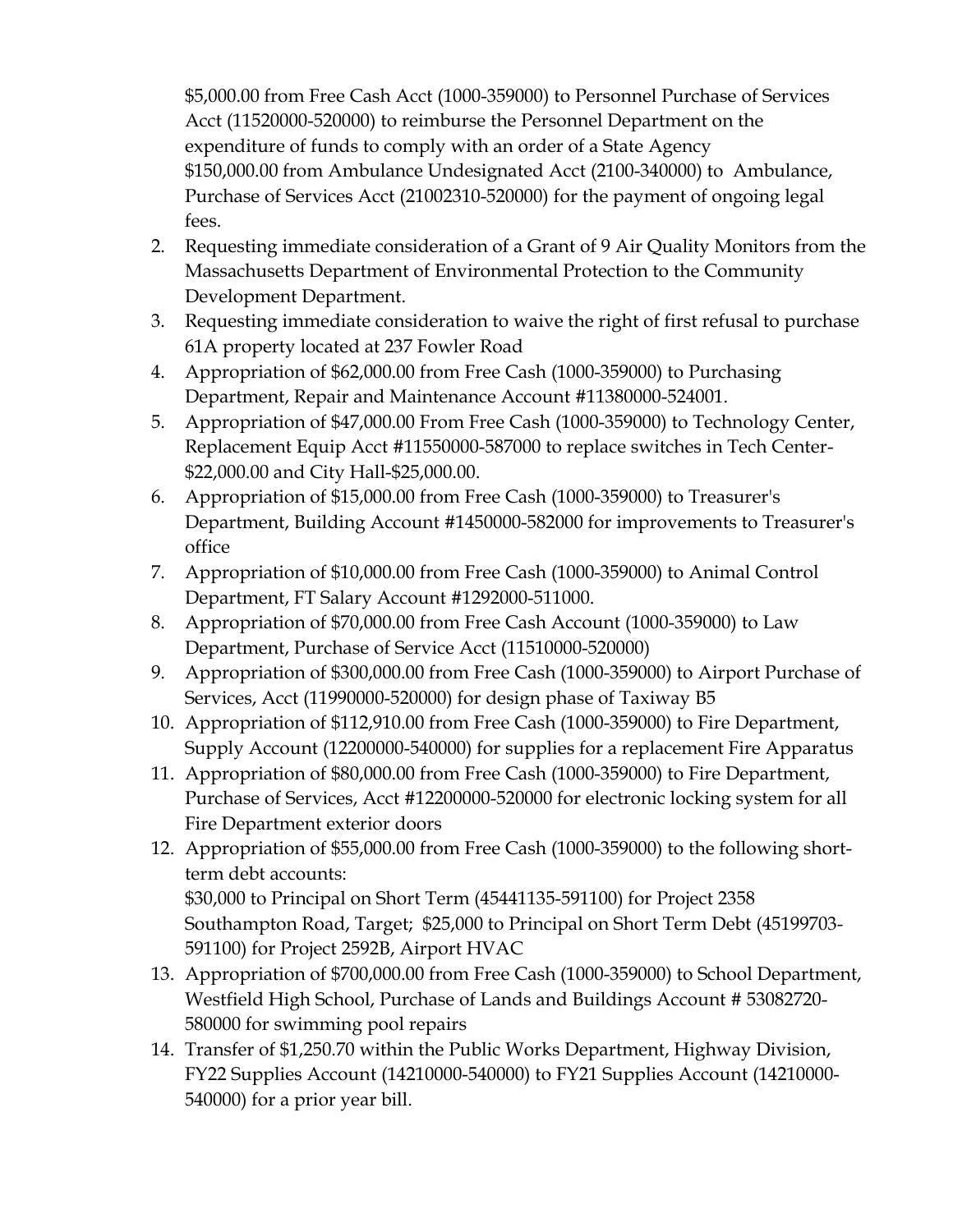- 15. Transfer of \$110.91 within the Department of Public Works, Sewer Wastewater Treatment Division from FY22 Purchase of Services account #67004400-520000 to FY21 Purchase of Services account #67004400-520000 for a prior year bill.
- 16. Transfer of \$602.80 within the Public Works Department, Sewer and Wastewater Division, FY22 Supplies Account (67004400-540000) to FY21 Supplies Account (67004400-540000) for a prior year bill.
- 17. Transfer of \$2,904.86 within the Public Works Department, Water Division, FY22 Purchase of Services Account (68004500-520000) to FY21 Purchase of Services Account (68004500-520000) for a prior year bill.
- 18. Submitting a Resolution to enter funding agreement for Elm Street Urban Renewal Project
- 19. Submitting a Resolution for Consent to Encroachment Agreement for the James Hardie Building.
- 20. Submitting the reappointment of Jeffrey Gosselin, 330 Elm Street, as a member of the Commission for Citizens with Disabilities for a term to expire the first Monday of February. 2025.
- 21. Submitting the reappointment of Thomas Sharp, 53 Simmons Brook Drive, as a member of the Conservation Commission for a term to expire the first Monday of February. 2025.
- 22. Submitting the reappointment of Carl Grobe, 130 Hawks Circle, as a member of the Conservation Commission for a term to expire the first Monday of February. 2025.
- 23. Submitting the appointment of Lauren DiCarlo, 15 Angelica Drive, as a member of the Conservation Commission for a term to expire the first Monday of February. 2025, replacing Clifford Laraway.
- 24. Submitting the reappointment of James Liptak, 515 Granville Road, as a member of the Council on Aging for a term to expire the first Monday of February. 2025.
- 25. Submitting the appointment of Edward Osowski, 17 Colony Drive as a member of the Flood Control Commission for a term to expire the first Monday of February. 2027.
- 26. Submitting the reappointment of Edward Roman, 419 Southwick Road, to the position of Municipal Light Board, for a term to expire the first Monday of February. 2024.
- 27. Submitting the reappointment of Kenneth Magarian, 131 Llewelyn Drive as a member of the Parks & Recreation Commission for a term to expire the first Monday of February. 2025.
- 28. Submitting the reappointment of Cheryl Crowe, 40 New Broadway, as a member of the Planning Board for a term to expire the first Monday of February, 2027.
- 29. Submitting the reappointment of Jane Magarian, 131 Llewelyn Drive, as a member of the Planning Board for a term to expire the first Monday of February, 2027.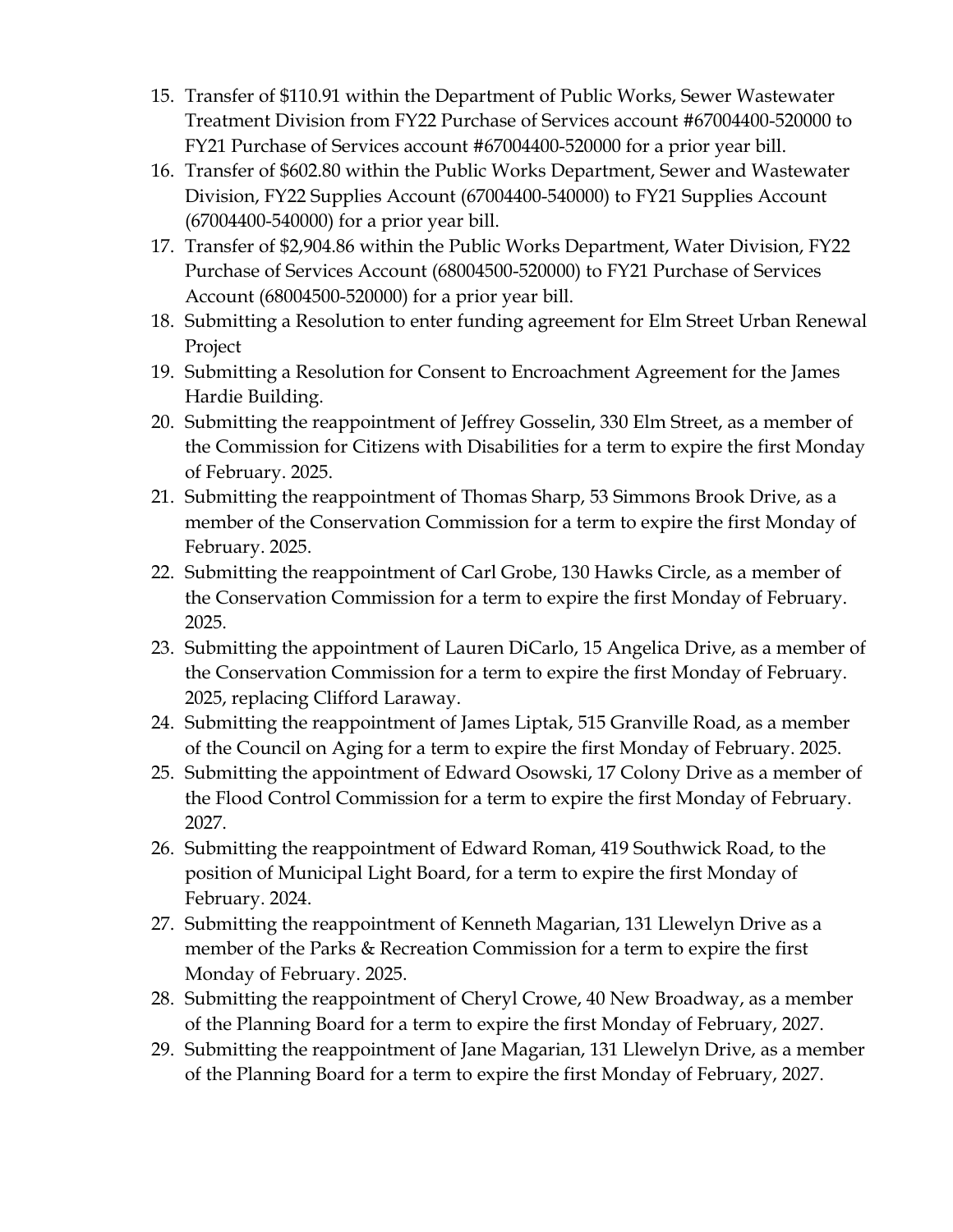- 30. Submitting the reappointment of Joseph Popielarczyk, 39 Breighly Way, as a member of the Water Commission for a term to expire the first Monday of February, 2025.
- 31. Submitting the reappointment of Kathleen Witalisz, 37 Evergreen Drive, as a member of the Westfield Redevelopment Authority, for a term to expire the first Monday of February, 2026.
- 32. Submitting the reappointment of Mark Morin, 130 Llewelyn Drive, as a member of the Westfield Redevelopment Authority, for a term to expire the first Monday of February, 2026.
- 33. Submitting the reappointment of Thomas Woodson, 112 Squawfield Road, as a member of the Westfield Redevelopment Authority, for a term to expire the first Monday of February, 2026.
- 34. Submitting the reappointment of William R. Parks, 78 Granville Road, as a member of the Westfield Redevelopment Authority, for a term to expire the first Monday of February, 2027.
- 35. Submitting the reappointment of Richard K. Sullivan, III, as a member of the Zoning Board of Appeals, for a term to expire the first Monday of February, 2024.
- 36. Submitting the reappointment of Sofia Bitzas, 354 Falley Drive, as a member of the Zoning Board of Appeals, for a term to expire the first Monday of February, 2023.

## **REPORTS OF CITY OFFICERS**

#### **PETITIONS, REMONSTRANCES, AND OTHER PAPERS**

- 37. PUBLIC HEARING on an application submitted by AmeriGas (Rural Gas Service), 216 Lockhouse Road, to amend their gas storage license from 36,000 gallons of propane to 66,000 gallons of propane.
- 38. Open Meeting Law complaint filed against Councilor Bean relative to comments he made at the January 20, 2022 meeting relative to allowing all Councilors to participate in Personnel Action Committee meetings.

## **REPORTS OF COMMITTEES**

Finance Committee

- 39. Appropriation of \$2,000.00 from Free Cash (1000-359000) to Emergency Management Department as follows: \$1,700.00 Purchase of Services account #12910000-520000 and \$300.00 Supplies account #12910000-540000.
- 40. Requesting acceptance of a Grant in the amount of \$41,600.00 from the MassDOT Aeronautics Division to the Airport Department.
- 41. Requesting acceptance of a Grant in the amount of \$17,807.87 from the Commonwealth of Massachusetts Executive Office of Public Safety and Security Office and the Department of Fire Services to the Westfield Fire Department.
- 42. Appropriation of \$930,000.00 from Free Cash (1000-359000) to Engineering Construction acct #14110000-589200 for the following projects: \$600,000.00 for the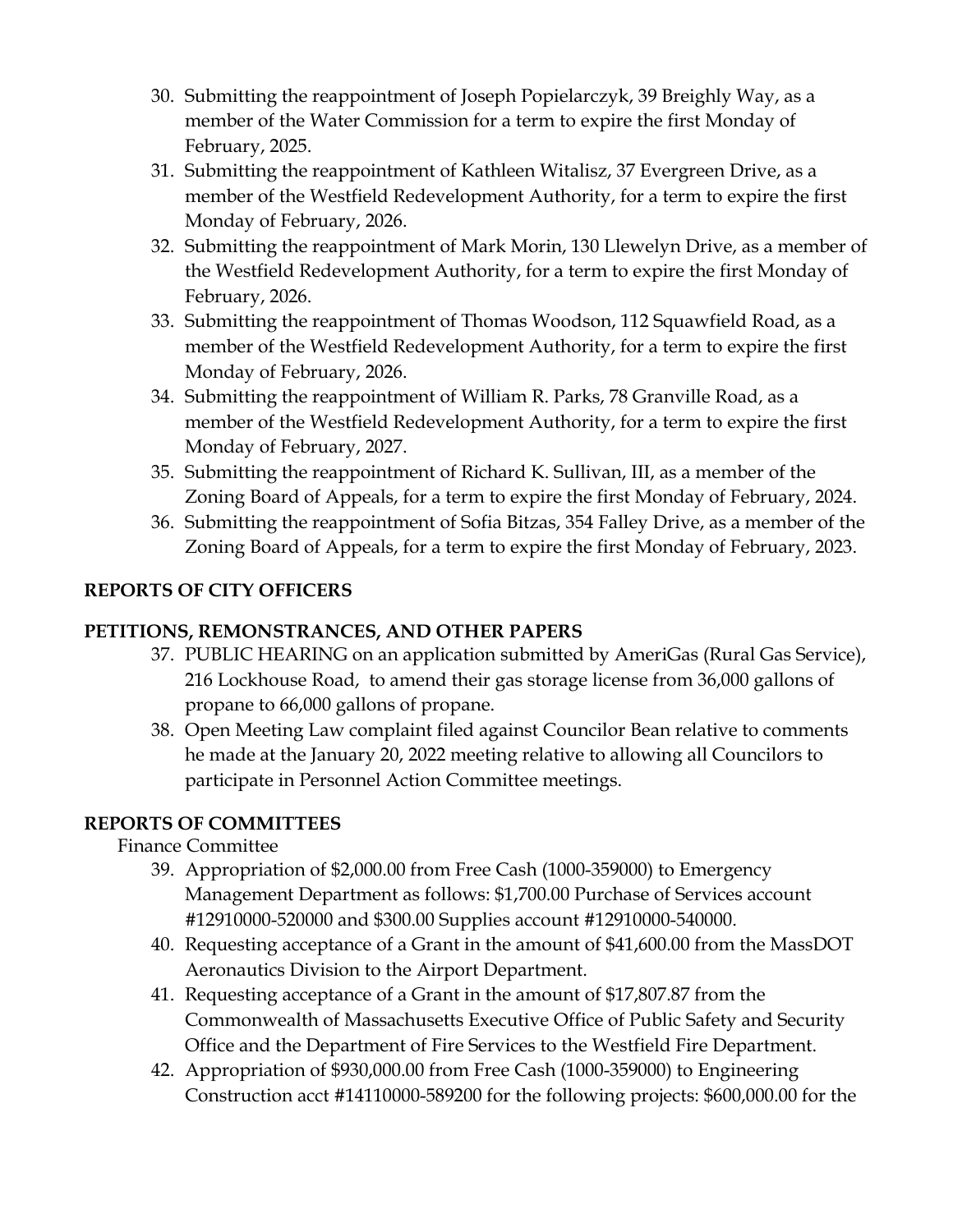paving of Holyoke Rd and \$330,000.00 for the paving of Union St - Union Ave-Neck Road. This amends the previous request of \$1,500,000.00.

- 43. Transfer of \$38,387.15 from Police Towing and Storage account #24210714-585001 to the Police Equipment Vehicle Account #12100000-585001 for the purchase of replacing the Administrative/Detective Bureau Vehicle.
- 44. Appropriation of \$20,000.00 from Free Cash (1000-359000) to the Personnel Department, Purchase of Services acct #11520000-520000 to modernize method of posting open positions.
- 45. Appropriation of \$100,000.00 from Free Cash (1000-359000) to Department of Public Works, Waste Collection & Disposal Division for the following anticipated expenses: \$85,000.00 to Purchase of Services, acct #14330000-520000; \$13,000.00 to Overtime, account #14330000-513000; \$2,000.00 to Out of Grade, acct. #14330000- 514200
- 46. Appropriation of \$793,770.00 from Department of Public Works, Sewer and Wastewater Division acct #67004400-35900 to the following accounts: \$643,770.00, Purchase of Service account #67004400-520000; \$100,000.00 Supplies account #67004400-540000; \$50,000.00-Additional Capital/Equipment account #67004400- 585000.
- 47. Transfer of \$75,000.00 within the Department of Public Works, Water Division as follows: \$50,000.00 from Health Insurance account #68004500-519400 to Overtime account #68004500-513000 and \$25,000.00 from Full Time Hourly account #68004500-511100 to Purchase of Services account #68004500-520000.
- 48. Appropriation of \$2,459,310.00 from Department of Public Works, Water Division Undesignated Account #68004500-35900 to the following: \$2,091,110 to Purchase of Services, account #68004500-520000; \$168,200.00 to Supplies, account #68004500-540000; \$200,000.00 to Equip/Vehicles account #68004500-585001.

Legislative and Ordinance Committee

- 49. A Resolution for approval to sign on behalf of the City of Westfield the Fourth Amendment to the Intermunicipal Agreement between the Town of Southwick and the City of Westfield for the Treatment and Disposal of Wastewater.
- 50. A Resolution authorizing the Mayor to execute a Preservation Restriction for Westfield Woman's Club, Inc., 28 Court Street.
- Zoning, Planning and Development Committee
	- 51. Petition to amend the Zoning Ordinance to allow taprooms and similar accessory uses in Industrial A District.
	- 52. Truck Terminal Moratorium. Motion to vote acceptance of petition for Zoning Amendment and schedule public hearings at earliest convenience.
	- 53. The Zoning Board of Appeals submitting a petition for a zoning amendment at Section 2-20, 3-40, 50, 110, 120 and 4-30.4(1) relative to residential kennel restrictions, particularly lot area, to leave more discretion to the Special Permit granting authority.